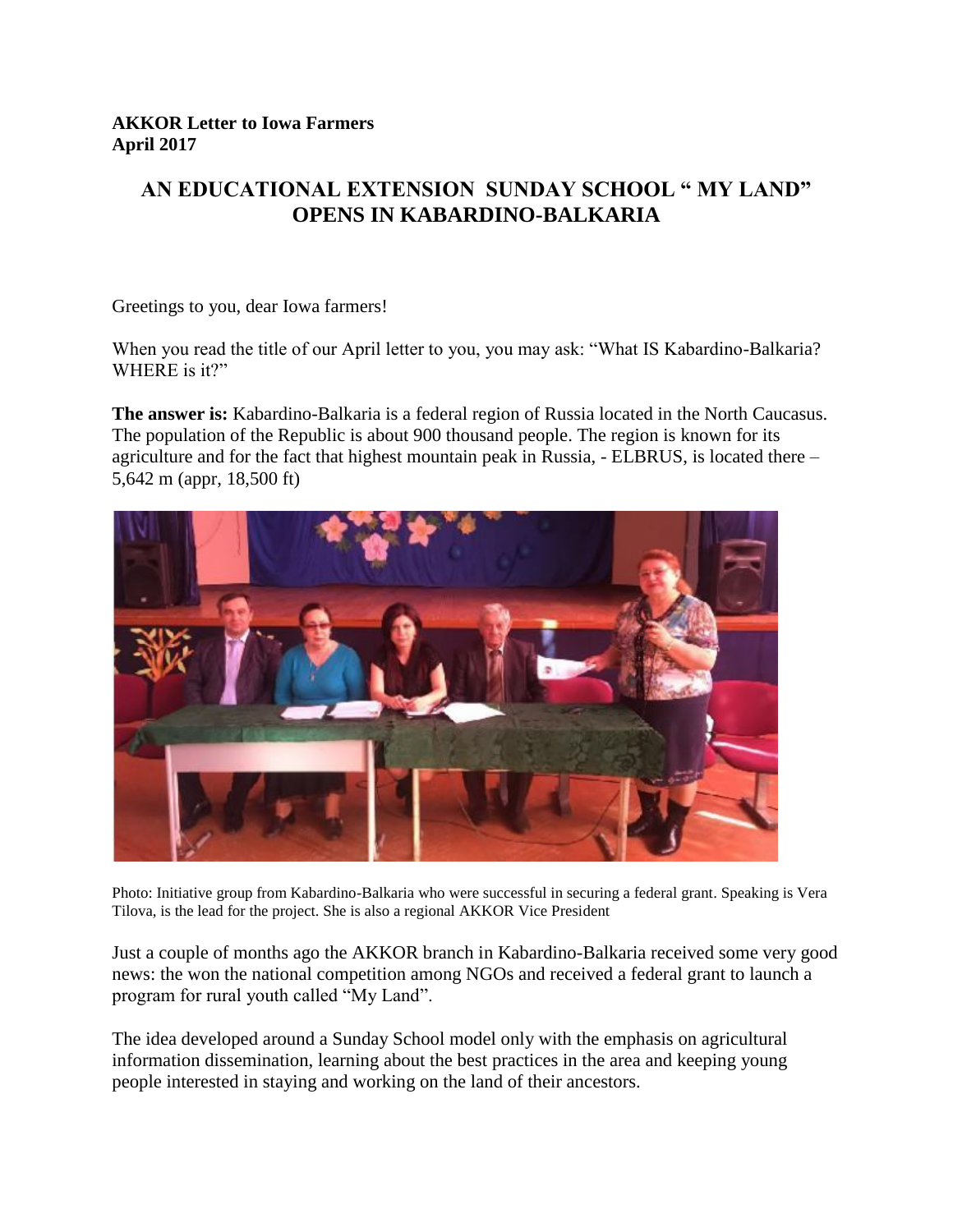The local AAKOR office was instrumental in developing and presenting the proposal that qualified them for a federal grant.

The idea was simple: set up a training and educational facility on existing successful farms. Two private farms were chosen along with a small ag. (LLC) Company. Young people will be able to see and participate in crops growing, meat and dairy operations.

50 young people have been enrolled in the program. Each Sunday they will have classes on how to organize and manage a farm.

What is also important is that this project will serve as a perfect marketing tool and help to attract more young people to farming. In addition, local AKKOR is going to use some of the funds to for training beginner farmers as well.

March 30, 2017 became a very important date for the project, - after all the preparations and coordination, Sunday school "My Land" opened its doors for participants. The classroom was provided by the local agricultural college. Those in the classroom listened enthusiastically to the introductory presentation about the school's aims and objectives and the program's curriculum.

Vera Tilova (above) and Oksana Chegemokova (an AKKOR chief accountant) shared with the participants their main goals: provide the young people with some theoretical background of management, accounting, coops and then firm up that information by visiting the selected farms and that LLC to get practical farmers' earned experience.

The program also envisions setting up connections with extension services teaching them to share and learn from each other upon graduation.

As we already mentioned, one of the program's goals is to bring more prominence and prestige to being a farmer, improve young people's self confidence in decision making. As well as in making the right decisions for the young families by staying and raising their families in rural areas.

But motivation is only one part of solving the challenge. Another problem is to make sure that the young people get employment with local ag companies, start their own businesses. Crucial will be support of local producers by AKKOR and local governments by creating favorable conditions for marketing and distribution of the farmers' produce.

Another strong feature of this project is that the best leading experts from the region, professors and faculty members of the local University Department of Agriculture, the Regional Center of Innovations, the Center of Social Initiatives and others will be involved in this project.

But hearing about how things should be and seeing what is possible in real farm households are two different things. That is why some successful and steadily developing farm operations were selected to serve as practical implementation grounds.

As we said earlier, a meat operation owned by Andrei Gapkalov and a crop growing farm operated by Alim Khashkuyev were selected for this project.